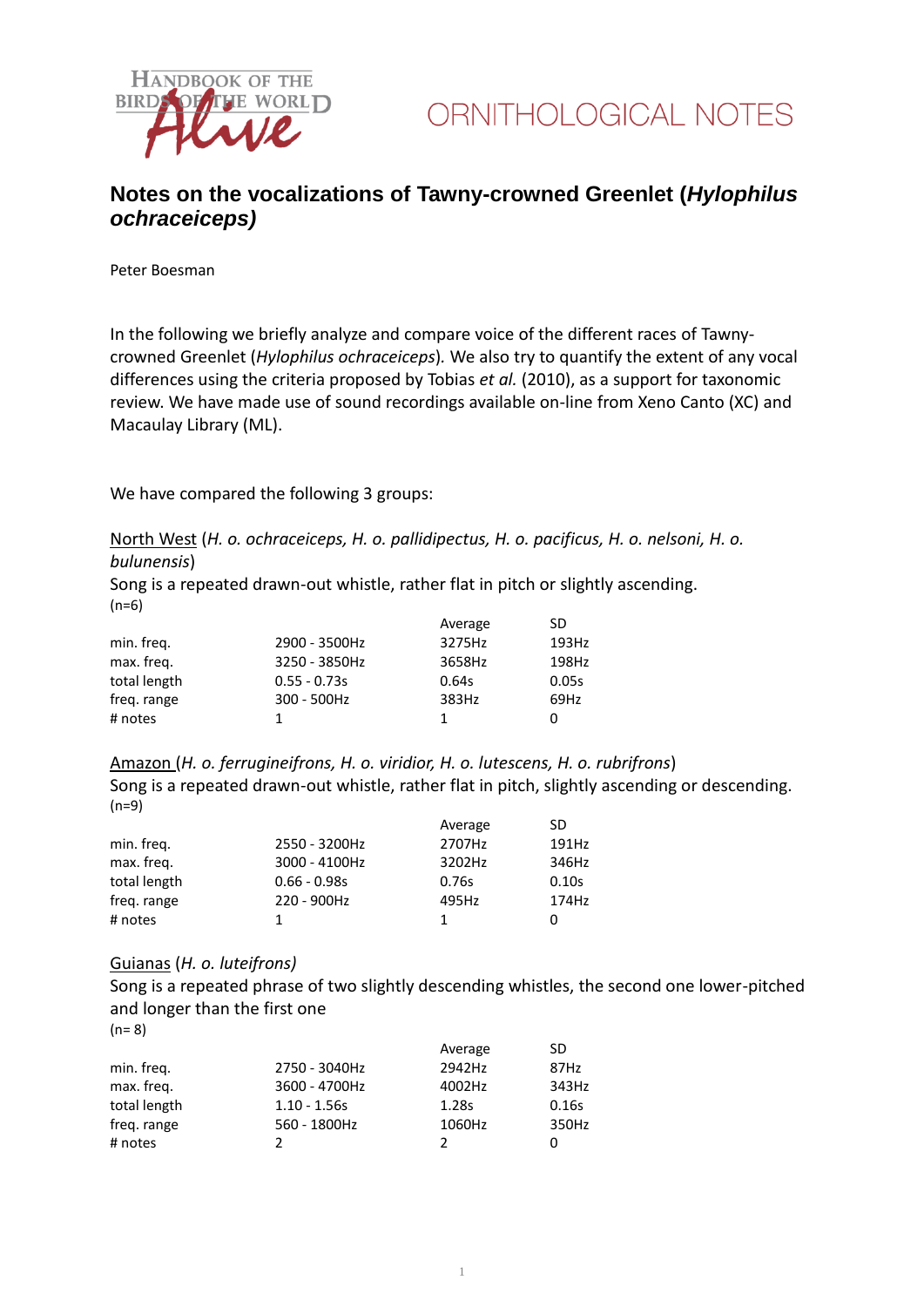

# ORNITHOLOGICAL NOTES



Figure 1: top to bottom: typical song of North West group, Amazon group and Guianas group

Surprisingly, the different song of *luteifron*s has seemingly nowhere been picked up in literature: its song consists of two notes with decreasing pitch (score 4), resulting in an overall longer song phrase (score 2-3) and larger frequency range (score 1-2). When applying Tobias criteria, this would lead to a total vocal score of about 5 vs. all other races.

Birds of North West and Amazon differ slightly, NW birds having on average a higher-pitched voice (score 1-2) and slightly shorter whistles (score 1). Total score 2-3.

The exact geographical boundaries between *ferrugineifrons* and *luteifrons* will need more study, to find out whether the two taxa co-exist or not. Interestingly, based on voice birds of E Venezuela are *luteifrons* (Guianan group) while birds of SE Venezuela are *ferrugineifrons* (Amazonian group), a pattern also seen in some other species. North of Manaus, most birds are *luteifrons,* but one recording is not (if correctly identified, it is a background voice on XC286603, and might equally be song of Collared Gnatwren *Microbates collaris*).

A single recording of presumed race *lutescens* (XC120183) apparently consists of a 2-note song, but else lacks resemblance with *luteifrons*. *rubrifrons* at the other hand sings 'normal' song. To be further investigated.

All in all, we can conclude that the Guianan group clearly stands apart vocally.